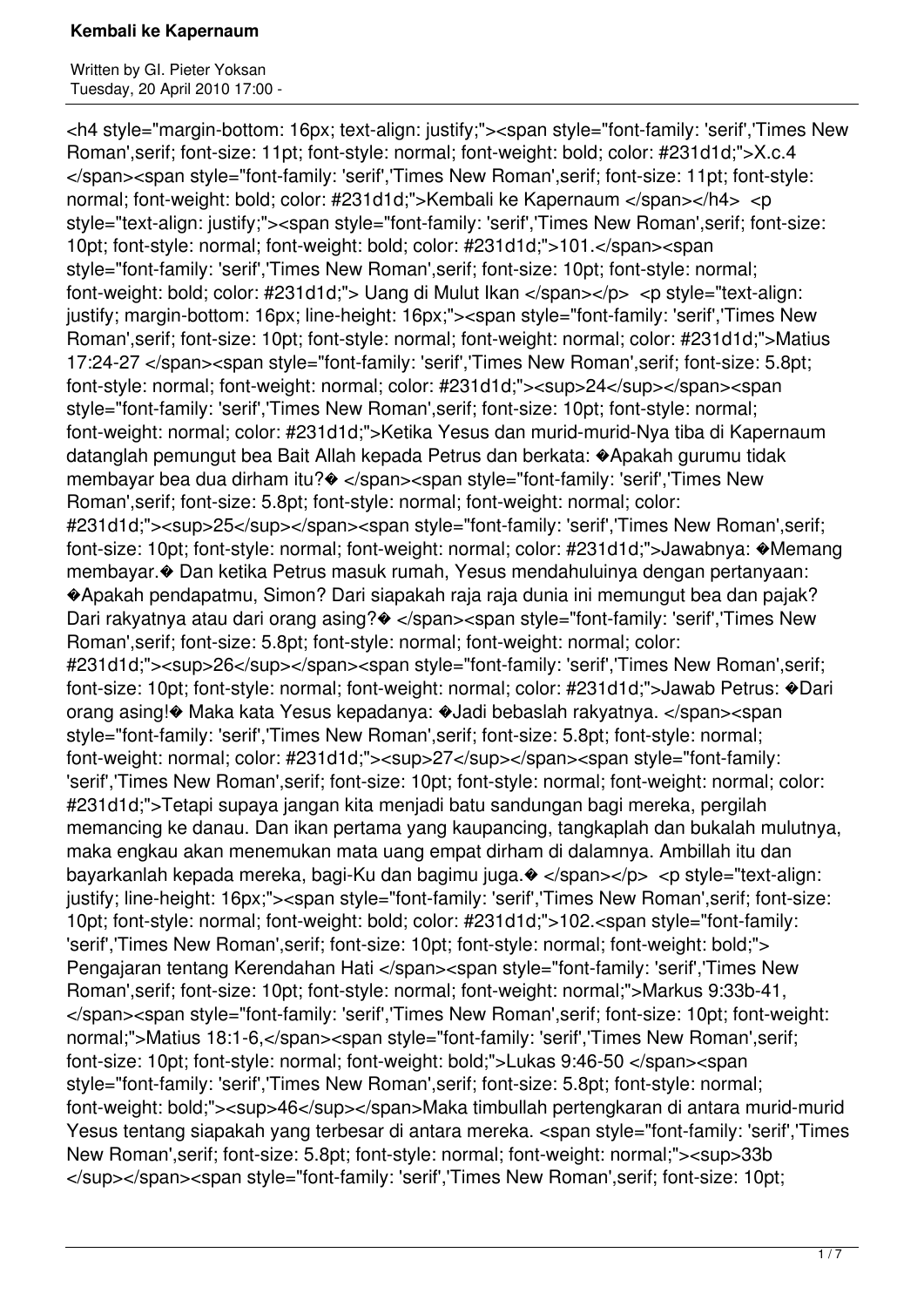Written by GI. Pieter Yoksan Tuesday, 20 April 2010 17:00 -

font-style: normal; font-weight: normal;">Ketika Yesus sudah di rumah, </span><span style="font-family: 'serif','Times New Roman',serif; font-size: 10pt; font-style: normal; font-weight: bold;">tetapi Yesus mengetahui pikiran mereka. </span><span style="font-family: 'serif','Times New Roman',serif; font-size: 10pt; font-style: normal; font-weight: normal;">Ia bertanya kepada murid-murid-Nya: �Apa yang kamu perbincangkan tadi di tengah jalan?� </span><span style="font-family: 'serif','Times New Roman',serif; font-size: 5.8pt; font-style: normal; font-weight: normal;"><sup>34</sup></span>Tetapi mereka diam, sebab di tengah jalan tadi mereka mempertengkarkan siapa yang terbesar di antara mereka. <span style="font-family: 'serif','Times New Roman',serif; font-size: 5.8pt; font-style: normal; font-weight: normal;"><sup>35</sup></span>Lalu Yesus duduk dan memanggil kedua belas murid itu. Kata-Nya kepada mereka: �Jika seseorang ingin menjadi yang terdahulu, hendaklah ia menjadi yang terakhir dari semuanya dan pelayan dari semuanya.� <span style="font-family: 'serif','Times New Roman',serif; font-size: 5.8pt; font-weight: normal;"><sup>1</sup></span>Pada waktu itu </span><span style="font-family: 'serif','Times New Roman',serif; font-size: 10pt; font-weight: normal; color: #231d1d;">datanglah murid-murid itu kepada Yesus dan bertanya: �Siapakah yang terbesar dalam Kerajaan Sorga?� <span style="font-family: 'serif','Times New Roman',serif; font-size: 5.8pt; font-weight: normal;"><sup>36</sup></span><span style="font-family: 'serif','Times New Roman',serif; font-size: 10pt; font-weight: normal;">Maka Yesus </span><span style="font-family: 'serif','Times New Roman',serif; font-size: 10pt; font-weight: normal;">memanggil dan </span><span style="font-family: 'serif','Times New Roman',serif; font-size: 10pt; font-weight: normal;">mengambil seorang anak kecil dan menempatkannya di tengah-tengah mereka (</span><span style="font-family: 'serif','Times New Roman',serif; font-size: 10pt; font-weight: bold;">disampingNya)</span><span style="font-family: 'serif','Times New Roman',serif; font-size: 10pt; font-weight: normal;">, kemudian Ia memeluk anak itu dan berkata kepada mereka: </span><span style="font-family: 'serif','Times New Roman',serif; font-size: 5.8pt; font-weight: normal;"><sup>3</sup></span>"Aku berkata kepadamu, sesungguhnya jika kamu tidak bertobat dan menjadi seperti anak kecil ini, kamu tidak akan masuk ke dalam Kerajaan Sorga. <span style="font-family: 'serif','Times New Roman',serif; font-size: 5.8pt; font-weight: normal;"><sup>37</sup></span>Barangsiapa menyambut seorang anak seperti ini dalam nama-Ku, ia menyambut Aku. Dan barangsiapa menyambut Aku, bukan Aku yang disambutnya, tetapi Dia yang mengutus Aku. $\bullet$  </span></p> <p style="text-align: justify;"><span style="font-family: 'serif','Times New Roman',serif; font-size: 10pt; font-style: normal; font-weight: bold; color: #231d1d;">Karena yang terkecil di antara kamu sekalian, dialah yang terbesar. </span></p> <p style="text-align: justify; margin-bottom: 16px; line-height: 16px;"><span style="font-family: 'serif','Times New Roman',serif; font-size: 5.8pt; font-style: normal; font-weight: normal; color: #231d1d;"><sup>38</sup></span><span style="font-family: 'serif','Times New Roman',serif; font-size: 10pt; font-style: normal; font-weight: normal; color: #231d1d;">Kata Yohanes kepada Yesus: �Guru, kami lihat seorang yang bukan pengikut kita mengusir setan demi nama-Mu, lalu kami cegah orang itu, karena ia bukan pengikut kita.� </span><span style="font-family: 'serif','Times New Roman',serif; font-size: 5.8pt; font-style: normal; font-weight: normal; color:

#231d1d;"><sup>39</sup></span><span style="font-family: 'serif','Times New Roman',serif; font-size: 10pt; font-style: normal; font-weight: normal; color: #231d1d;">Tetapi kata Yesus: �Jangan kamu cegah dia! Sebab tidak seorangpun yang telah mengadakan mujizat demi nama-Ku, dapat seketika itu juga mengumpat Aku. </span><span style="font-family: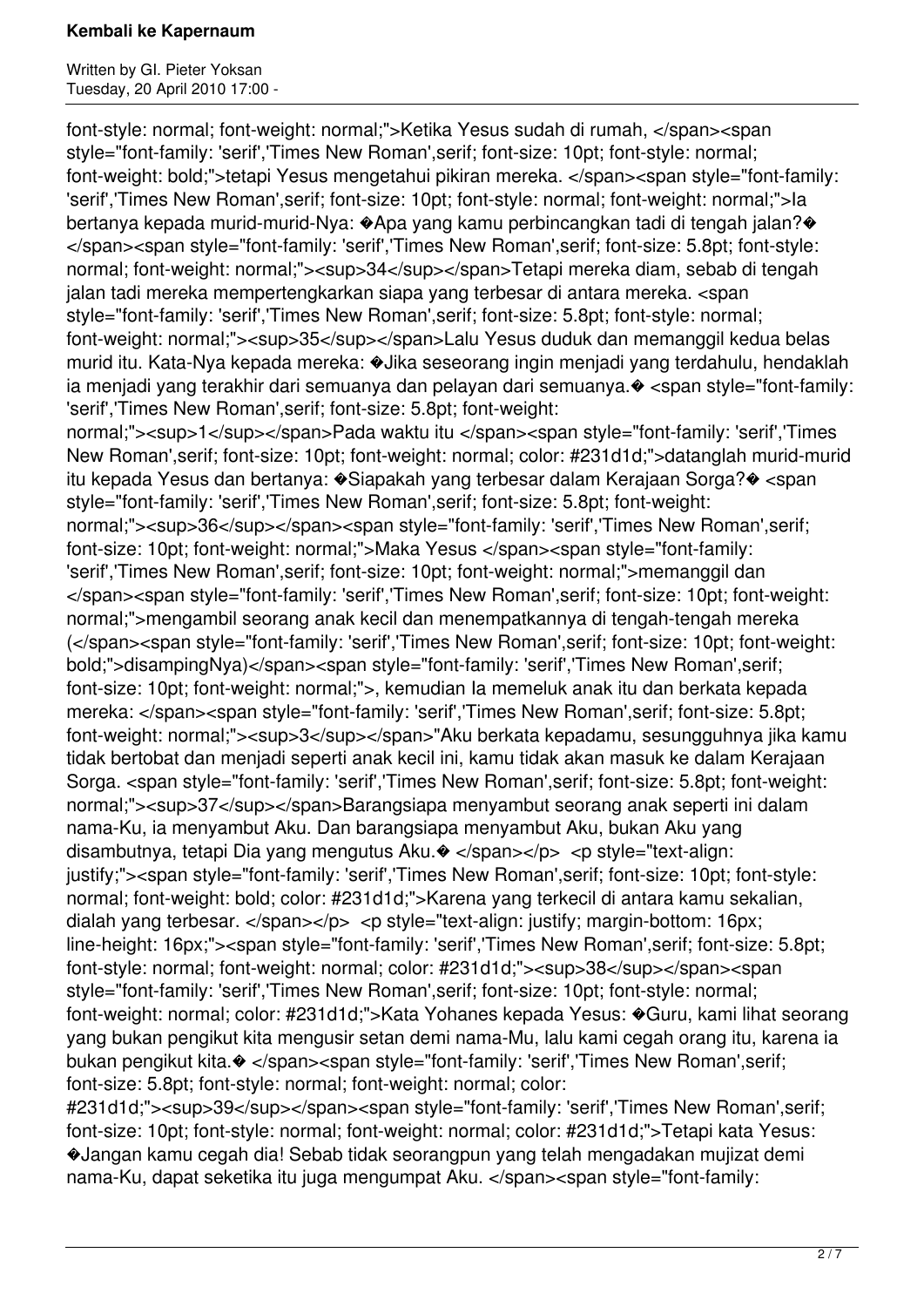Written by GI. Pieter Yoksan Tuesday, 20 April 2010 17:00 -

'serif','Times New Roman',serif; font-size: 5.8pt; font-style: normal; font-weight: normal; color: #231d1d;"><sup>40</sup></span><span style="font-family: 'serif','Times New Roman',serif; font-size: 10pt; font-style: normal; font-weight: normal; color: #231d1d;">Barangsiapa tidak melawan kita, ia ada di pihak kita. </span><span style="font-family: 'serif','Times New Roman',serif; font-size: 5.8pt; font-style: normal; font-weight: normal; color: #231d1d;"><sup>41</sup></span><span style="font-family: 'serif','Times New Roman',serif; font-size: 10pt; font-style: normal; font-weight: normal; color: #231d1d;">Aku berkata kepadamu: Sesungguhnya barangsiapa memberi kamu minum secangkir air oleh karena kamu adalah pengikut Kristus, ia tidak akan kehilangan upahnya. $\bullet$  </span></p> <p style="text-align: justify;"><span style="font-family: 'serif','Times New Roman',serif; font-size: 10pt; font-style: normal; font-weight: bold; color: #231d1d;">103.</span><span style="font-family: 'serif','Times New Roman',serif; font-size: 10pt; font-style: normal; font-weight: bold; color: #231d1d;"> Pengajaran Mengenai Penyesatan </span></p> <p style="text-align: justify;"><span style="font-family: 'serif','Times New Roman',serif; font-size: 10pt; font-style: normal; font-weight: normal; color: #231d1d;">Markus 9:42-50, </span><span style="font-family: 'serif','Times New Roman',serif; font-size: 10pt; font-weight: normal; color: #231d1d;">Matius 18:7-9 </span></p> <p style="text-align: justify; text-indent: 5px; line-height: 16px;"><span style="font-family: 'serif','Times New Roman',serif; font-size: 5.8pt; font-style: normal; font-weight: normal; color: #231d1d;"><sup>42</sup></span><span style="font-family: 'serif','Times New Roman',serif; font-size: 10pt; font-style: normal; font-weight: normal; color: #231d1d;">"Barangsiapa menyesatkan salah satu dari anak-anak kecil yang percaya ini, lebih baik baginya jika sebuah batu kilangan diikatkan pada lehernya lalu ia dibuang </span><span style="font-family: 'serif','Times New Roman',serif; font-size: 10pt; font-weight: normal; color: #231d1d;">(ditenggelamkan)</span><span style="font-family: 'serif','Times New Roman',serif; font-size: 10pt; font-style: normal; font-weight: normal; color: #231d1d;"> ke dalam laut. </span><span style="font-family: 'serif','Times New Roman',serif; font-size: 5.8pt; font-weight: normal; color: #231d1d;"><sup>7</sup></span><span style="font-family: 'serif','Times New Roman',serif; font-size: 10pt; font-weight: normal; color: #231d1d;">Celakalah dunia dengan segala penyesatannya: memang penyesatan harus ada, tetapi celakalah orang yang mengadakannya. </span><span style="font-family: 'serif','Times New Roman',serif; font-size: 5.8pt; font-style: normal; font-weight: normal; color: #231d1d;"><sup>43</sup></span><span style="font-family: 'serif','Times New Roman',serif; font-size: 10pt; font-style: normal; font-weight: normal; color: #231d1d;">Dan jika tanganmu menyesatkan engkau, penggallah </span><span style="font-family: 'serif','Times New Roman',serif; font-size: 10pt; font-weight: normal; color: #231d1d;">dan buanglah itu</span><span style="font-family: 'serif','Times New Roman',serif; font-size: 10pt; font-style: normal; font-weight: normal; color: #231d1d;">, karena lebih baik engkau masuk ke dalam hidup dengan tangan kudung dari pada dengan utuh kedua tanganmu dibuang ke dalam neraka, ke dalam api yang tak terpadamkan; </span><span style="font-family: 'serif','Times New Roman',serif; font-size: 5.8pt; font-style: normal; font-weight: normal; color: #231d1d;"><sup>44</sup></span><span style="font-family: 'serif','Times New Roman',serif; font-size: 10pt; font-style: normal; font-weight: normal; color: #231d1d;">(di tempat itu ulatnya tidak akan mati, dan apinya tidak akan padam.) </span><span style="font-family: 'serif','Times New Roman',serif; font-size: 5.8pt; font-style: normal; font-weight: normal; color: #231d1d;"><sup>45</sup></span><span style="font-family: 'serif','Times New Roman',serif; font-size: 10pt; font-style: normal; font-weight: normal; color: #231d1d;">Dan jika kakimu menyesatkan engkau, penggallah </span><span style="font-family: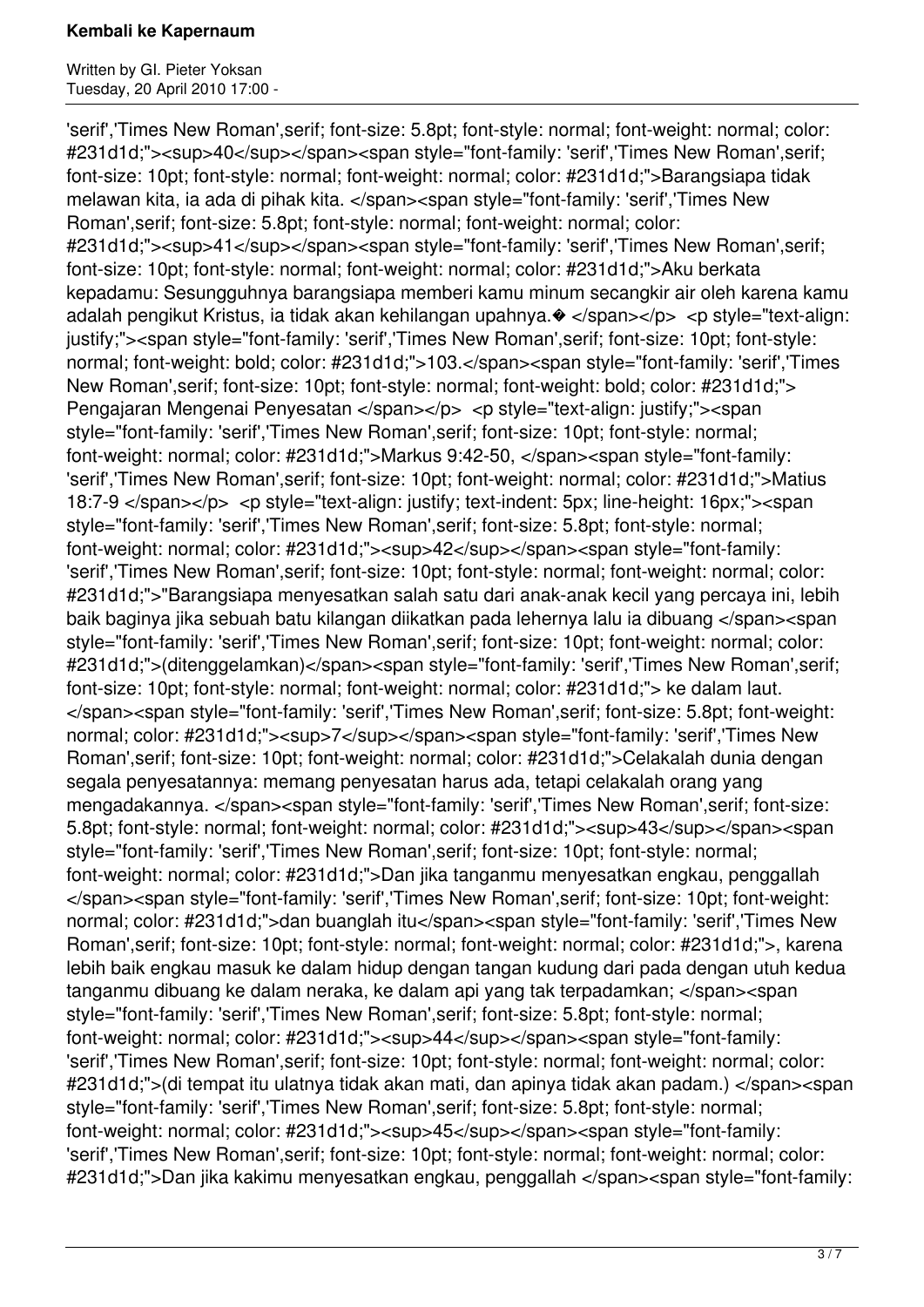Written by GI. Pieter Yoksan Tuesday, 20 April 2010 17:00 -

'serif','Times New Roman',serif; font-size: 10pt; font-weight: normal; color: #231d1d;">dan buanglah itu</span><span style="font-family: 'serif','Times New Roman', serif; font-size: 10pt; font-style: normal; font-weight: normal; color: #231d1d;">, karena lebih baik engkau masuk ke dalam hidup dengan timpang, dari pada dengan utuh kedua kakimu dicampakkan ke dalam neraka; </span><span style="font-family: 'serif','Times New Roman',serif; font-size: 5.8pt; font-style: normal; font-weight: normal; color: #231d1d;"><sup>46</sup></span><span style="font-family: 'serif','Times New Roman',serif; font-size: 10pt; font-style: normal; font-weight: normal; color: #231d1d;">(di tempat itu ulatnya tidak akan mati, dan apinya tidak akan padam.) </span><span style="font-family: 'serif','Times New Roman',serif; font-size: 5.8pt; font-style: normal; font-weight: normal; color: #231d1d;"><sup>47</sup></span><span style="font-family: 'serif','Times New Roman',serif; font-size: 10pt; font-style: normal; font-weight: normal; color: #231d1d;">Dan jika matamu menyesatkan engkau, cungkillah, karena lebih baik engkau masuk ke dalam Kerajaan Allah (</span><span style="font-family: 'serif','Times New Roman',serif; font-size: 10pt; font-weight: normal; color: #231d1d;">hidup</span><span style="font-family: 'serif','Times New Roman',serif; font-size: 10pt; font-style: normal; font-weight: normal; color: #231d1d;">) dengan bermata satu dari pada dengan bermata dua dicampakkan ke dalam neraka, </span><span style="font-family: 'serif','Times New Roman',serif; font-size: 5.8pt; font-style: normal; font-weight: normal; color: #231d1d;"><sup>48</sup></span><span style="font-family: 'serif','Times New Roman',serif; font-size: 10pt; font-style: normal; font-weight: normal; color: #231d1d;">di mana ulat-ulat bangkai tidak mati dan api tidak padam. </span><span style="font-family: 'serif','Times New Roman',serif; font-size: 5.8pt; font-style: normal; font-weight: normal; color: #231d1d;"><sup>49</sup></span><span style="font-family: 'serif','Times New Roman',serif; font-size: 10pt; font-style: normal; font-weight: normal; color: #231d1d;">Karena setiap orang akan digarami dengan api. </span><span style="font-family: 'serif','Times New Roman',serif; font-size: 5.8pt; font-style: normal; font-weight: normal; color: #231d1d;"><sup>50</sup></span><span style="font-family: 'serif','Times New Roman',serif; font-size: 10pt; font-style: normal; font-weight: normal; color: #231d1d;">Garam memang baik, tetapi jika garam menjadi hambar, dengan apakah kamu mengasinkannya? Hendaklah kamu selalu mempunyai garam dalam dirimu dan selalu hidup berdamai yang seorang dengan yang lain. $\otimes$  </span></p> <p style="text-align: justify;"><span style="font-family: 'serif','Times New Roman',serif; font-size: 10pt; font-style: normal; font-weight: bold; color: #231d1d;">104.</span><span style="font-family: 'serif','Times New Roman', serif; font-size: 10pt; font-style: normal; font-weight: bold; color: #231d1d;"> Pengajaran Mengenai Pengampunan </span></p> <p style="text-align: justify; margin-bottom: 16px; line-height: 16px;"><span style="font-family: 'serif','Times New Roman',serif; font-size: 10pt; font-style: normal; font-weight: normal; color: #231d1d;">Matius 18:10-35 <span style="font-family: 'serif','Times New Roman',serif; font-size: 5.8pt; font-style: normal; font-weight: normal;"><sup>10</sup></span>lngatlah, jangan menganggap rendah seorang dari anak-anak kecil ini. Karena Aku berkata kepadamu: �Ada malaikat mereka di sorga yang selalu memandang wajah Bapa-Ku yang di sorga. <span style="font-family: 'serif','Times New Roman',serif; font-size: 5.8pt; font-style: normal; font-weight: normal;"><sup>11</sup></span>(Karena Anak Manusia datang untuk menyelamatkan yang hilang.) <span style="font-family: 'serif'.'Times New Roman', serif: font-size: 5.8pt; font-style:

normal; font-weight: normal;"><sup>12</sup></span>Bagaimana pendapatmu? Jika seorang mempunyai seratus ekor domba, dan seekor di antaranya sesat, tidakkah ia akan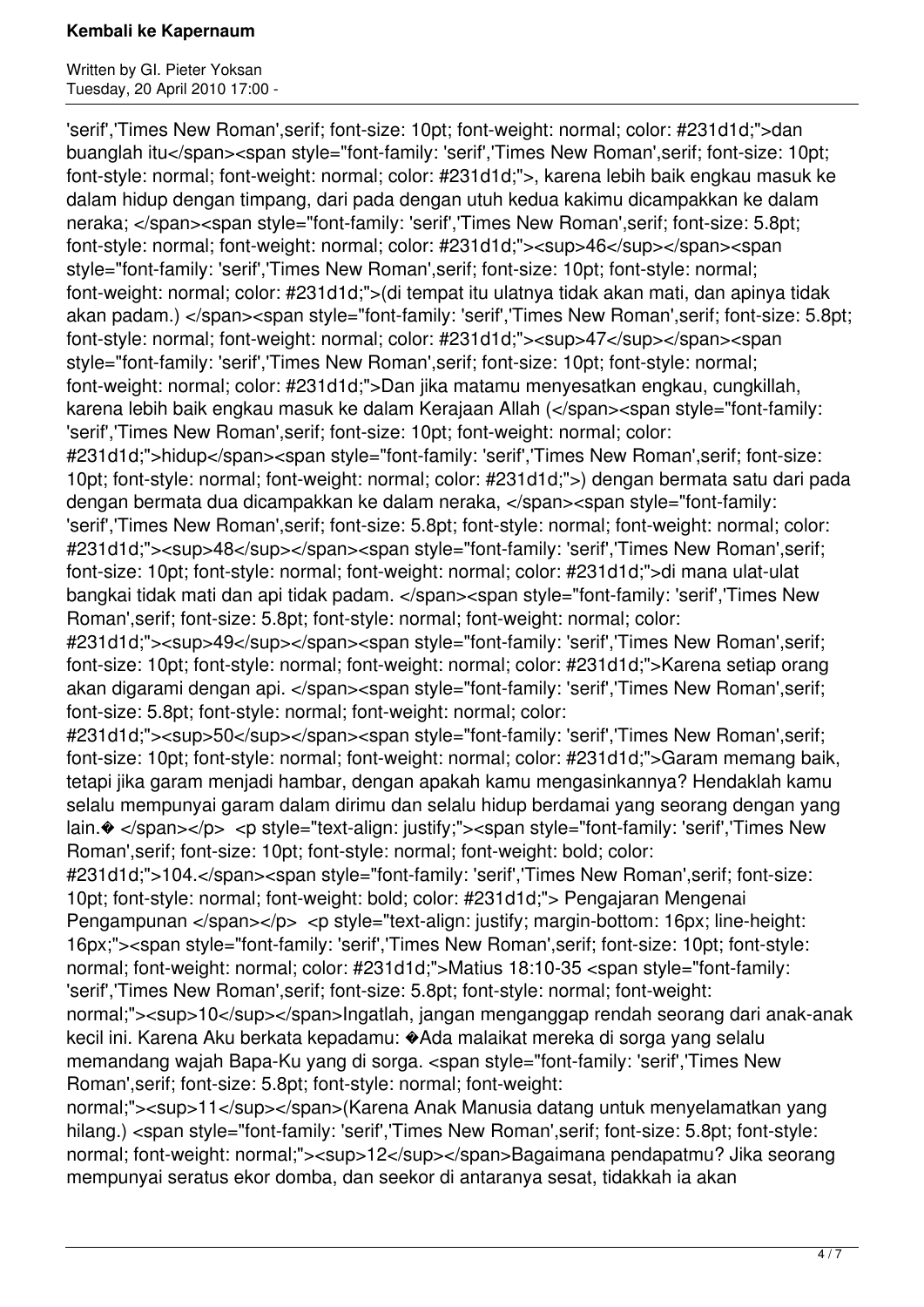Written by GI. Pieter Yoksan Tuesday, 20 April 2010 17:00 -

meninggalkan yang sembilan puluh sembilan ekor di pegunungan dan pergi mencari yang sesat itu? <span style="font-family: 'serif','Times New Roman',serif; font-size: 5.8pt; font-style: normal; font-weight: normal;"><sup>13</sup></span>Dan Aku berkata kepadamu: Sesungguhnya jika ia berhasil menemukannya, lebih besar kegembiraannya atas yang seekor itu dari pada atas yang kesembilan puluh sembilan ekor yang tidak sesat. <span style="font-family: 'serif','Times New Roman',serif; font-size: 5.8pt; font-style: normal; font-weight:

normal;"><sup>14</sup></span>Demikian juga Bapamu yang di sorga tidak menghendaki supaya seorangpun dari anak anak ini hilang. $\bullet$  <span style="font-family: 'serif','Times New Roman',serif; font-size: 5.8pt; font-style: normal; font-weight:

normal;"><sup>15</sup></span>"Apabila saudaramu berbuat dosa, tegorlah dia di bawah empat mata. Jika ia mendengarkan nasihatmu engkau telah mendapatnya kembali. <span style="font-family: 'serif','Times New Roman',serif; font-size: 5.8pt; font-style: normal; font-weight: normal;"><sup>16</sup></span>Jika ia tidak mendengarkan engkau, bawalah seorang atau dua orang lagi, supaya atas keterangan dua atau tiga orang saksi, perkara itu tidak disangsikan. <span style="font-family: 'serif','Times New Roman',serif; font-size: 5.8pt; font-style: normal; font-weight: normal;"><sup>17</sup></span>Jika ia tidak mau mendengarkan mereka, sampaikanlah soalnya kepada jemaat. Dan jika ia tidak mau juga mendengarkan jemaat, pandanglah dia sebagai seorang yang tidak mengenal Allah atau seorang pemungut cukai. <span style="font-family: 'serif','Times New Roman',serif; font-size: 5.8pt; font-style: normal; font-weight: normal;"><sup>18</sup></span>Aku berkata kepadamu: Sesungguhnya apa yang kamu ikat di dunia ini akan terikat di sorga dan apa yang kamu lepaskan di dunia ini akan terlepas di sorga. <span style="font-family: 'serif','Times New Roman',serif; font-size: 5.8pt; font-style: normal; font-weight:

normal;"><sup>19</sup></span>Dan lagi Aku berkata kepadamu: Jika dua orang dari padamu di dunia ini sepakat meminta apapun juga, permintaan mereka itu akan dikabulkan oleh Bapa-Ku yang di sorga. <span style="font-family: 'serif','Times New Roman', serif; font-size: 5.8pt; font-style: normal; font-weight: normal;"><sup>20</sup></span>Sebab di mana dua atau tiga orang berkumpul dalam Nama-Ku, di situ Aku ada di tengah-tengah mereka.� <span style="font-family: 'serif','Times New Roman',serif; font-size: 5.8pt; font-style: normal; font-weight: normal;"><sup>21</sup></span>Kemudian datanglah Petrus dan berkata kepada Yesus: �Tuhan, sampai berapa kali aku harus mengampuni saudaraku jika ia berbuat dosa terhadap aku? Sampai tujuh kali?� <span style="font-family: 'serif','Times New Roman',serif; font-size: 5.8pt; font-style: normal; font-weight: normal;"><sup>22</sup></span>Yesus berkata kepadanya: �Bukan! Aku berkata kepadamu: Bukan sampai tujuh kali, melainkan sampai tujuh puluh kali tujuh kali. <span style="font-family: 'serif','Times New Roman',serif; font-size: 5.8pt; font-style: normal; font-weight: normal;"><sup>23</sup></span>Sebab hal Kerajaan Sorga seumpama seorang raja yang hendak mengadakan perhitungan dengan hamba-hambanya. <span style="font-family: 'serif','Times New Roman',serif; font-size: 5.8pt; font-style: normal; font-weight: normal;"><sup>24</sup></span>Setelah ia mulai mengadakan perhitungan itu, dihadapkanlah kepadanya seorang yang berhutang sepuluh ribu talenta. <span style="font-family: 'serif','Times New Roman',serif; font-size: 5.8pt; font-style: normal; font-weight: normal;"><sup>25</sup></span>Tetapi karena orang itu tidak mampu melunaskan hutangnya, raja itu memerintahkan supaya ia dijual beserta anak isterinya dan segala miliknya untuk pembayar hutangnya. <span style="font-family: 'serif','Times New Roman',serif; font-size: 5.8pt; font-style: normal; font-weight: normal;"><sup>26</sup></span>Maka sujudlah hamba itu menyembah dia, katanya: Sabarlah dahulu, segala hutangku akan kulunaskan. <span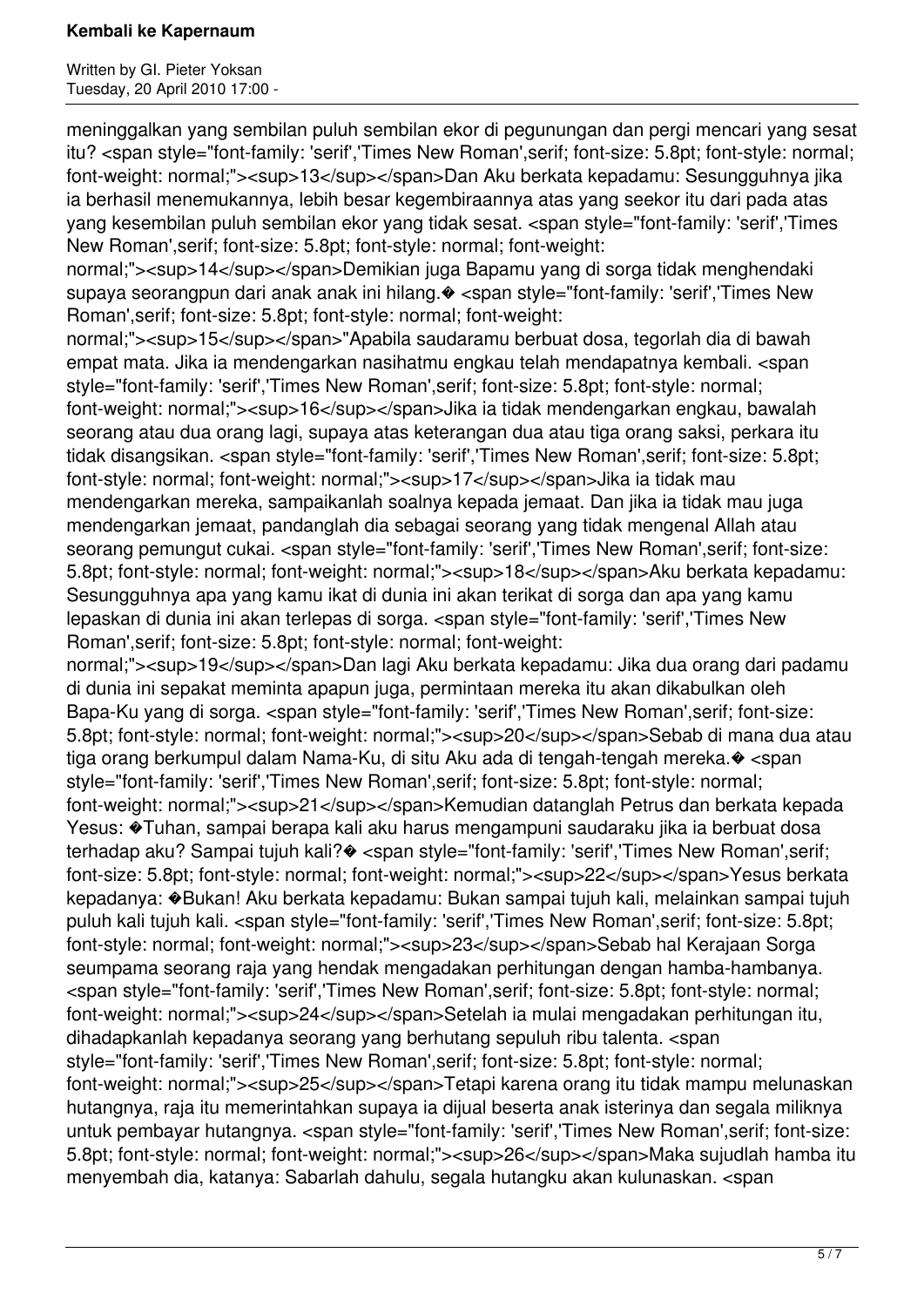Written by GI. Pieter Yoksan Tuesday, 20 April 2010 17:00 -

style="font-family: 'serif','Times New Roman',serif; font-size: 5.8pt; font-style: normal; font-weight: normal;"><sup>27</sup></span>Lalu tergeraklah hati raja itu oleh belas kasihan akan hamba itu, sehingga ia membebaskannya dan </span><span style="font-family: 'serif','Times New Roman',serif; font-size: 10pt; font-style: normal; font-weight: normal; color: #231d1d;">menghapuskan hutangnya. <span style="font-family: 'serif','Times New Roman',serif; font-size: 5.8pt; font-style: normal; font-weight:

normal;"><sup>28</sup></span>Tetapi ketika hamba itu keluar, ia bertemu dengan seorang hamba lain yang berhutang seratus dinar kepadanya. Ia menangkap dan mencekik kawannya itu, katanya: Bayar hutangmu! <span style="font-family: 'serif','Times New Roman',serif; font-size: 5.8pt; font-style: normal; font-weight: normal;"><sup>29</sup></span>Maka sujudlah kawannya itu dan memohon kepadanya: Sabarlah dahulu, hutangku itu akan kulunaskan. <span style="font-family: 'serif','Times New Roman',serif; font-size: 5.8pt; font-style: normal; font-weight: normal;"><sup>30</sup></span>Tetapi ia menolak dan menyerahkan kawannya itu ke dalam penjara sampai dilunaskannya hutangnya. <span style="font-family: 'serif','Times New Roman',serif; font-size: 5.8pt; font-style: normal; font-weight:

normal;"><sup>31</sup></span>Melihat itu kawan-kawannya yang lain sangat sedih lalu menyampaikan segala yang terjadi kepada tuan mereka. <span style="font-family: 'serif','Times New Roman',serif; font-size: 5.8pt; font-style: normal; font-weight:

normal:"><sup>32</sup></span>Raja itu menyuruh memanggil orang itu dan berkata kepadanya: Hai hamba yang jahat, seluruh hutangmu telah kuhapuskan karena engkau memohonkannya kepadaku. <span style="font-family: 'serif','Times New Roman',serif; font-size: 5.8pt; font-style: normal; font-weight: normal;"><sup>33</sup></span>Bukankah engkaupun harus mengasihani kawanmu seperti aku telah mengasihani engkau? <span style="font-family: 'serif','Times New Roman',serif; font-size: 5.8pt; font-style: normal; font-weight:

normal;"><sup>34</sup></span>Maka marahlah tuannya itu dan menyerahkannya kepada algojo-algojo, sampai ia melunaskan seluruh hutangnya. <span style="font-family: 'serif','Times New Roman',serif; font-size: 5.8pt; font-style: normal; font-weight:

normal;"><sup>35</sup></span>Maka Bapa-Ku yang di sorga akan berbuat demikian juga terhadap kamu, apabila kamu masing-masing tidak mengampuni saudaramu dengan segenap hatimu. $\otimes$  </span></p> <p style="text-align: justify;"><span style="font-family: 'serif','Times New Roman',serif; font-size: 10pt; font-style: normal; font-weight: bold; color:

#231d1d;">105.</span><span style="font-family: 'serif','Times New Roman',serif; font-size: 10pt; font-style: normal; font-weight: bold; color: #231d1d;"> Pelayanan di Galilea Berlanjut </span></p> <p style="text-align: justify; line-height: 16px;"><span style="font-family: 'serif','Times New Roman',serif; font-size: 10pt; font-style: normal; font-weight: normal; color: #231d1d;">Yohanes 7:1-10 </span><span style="font-family: 'serif','Times New Roman',serif; font-size: 5.8pt; font-style: normal; font-weight: normal; color:

#231d1d;"><sup>1</sup></span><span style="font-family: 'serif','Times New Roman',serif; font-size: 10pt; font-style: normal; font-weight: normal; color: #231d1d;">Sesudah itu Yesus berjalan keliling Galilea, sebab Ia tidak mau tetap tinggal di Yudea, karena di sana orang-orang Yahudi berusaha untuk membunuh-Nya. </span><span style="font-family: 'serif','Times New Roman',serif; font-size: 5.8pt; font-style: normal; font-weight: normal; color:

#231d1d;"><sup>2</sup></span><span style="font-family: 'serif','Times New Roman',serif; font-size: 10pt; font-style: normal; font-weight: normal; color: #231d1d;">Ketika itu sudah dekat hari raya orang Yahudi, yaitu hari raya Pondok Daun. </span><span style="font-family: 'serif','Times New Roman',serif; font-size: 5.8pt; font-style: normal; font-weight: normal; color: